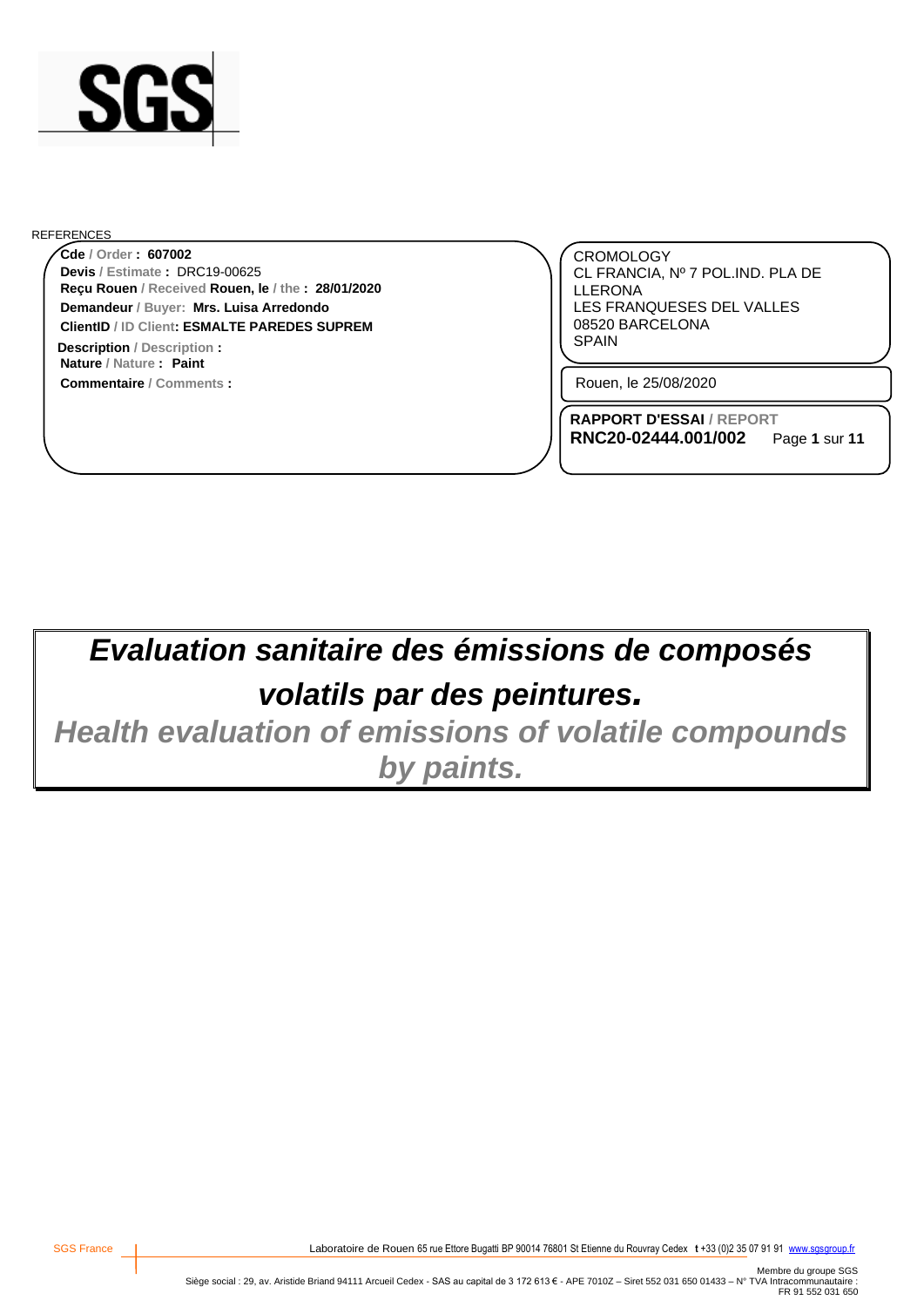

## *I.***Description de l'échantillon /** *Sample Description*



### **II.But des analyses /** *Objective of analysis*

L'objectif de cet essai est de caractériser les émissions de composés organiques volatils (COV) et d'aldéhydes (dont formaldéhyde) sur des peintures et d'en réaliser l'évaluation sanitaire selon le protocole européen ECA/IAQ (1997). La classe des émissions de chaque produit doit être déterminée suivant les critères des arrêtés du 19 avril 2011 et du 20 février 2012.

*The objective of this test is to characterize the emissions of volatile organic compounds (VOCs) and aldehydes (including formaldehyde) on paints and to carry out the health evaluation according to the European protocol ECA / IAQ (1997). The class of emissions for each product must be determined according to the criteria of the Orders of April 19, 2011 and February 20, 2012.*

The testing report only concerns materials or products submitted for assay. The duplication of this document is only authorized in its entirety without the written permission of the laboratory. The present report is issued

general conditions of services. (Copy available on request).<br>This document is issued by the Company subject to its General Conditions of Service available on request or accessible at <u>http://www.sgs.com/en/Terms-and-Condit</u>

Attention is drawn to the limitation of liability, indemnification and jurisdiction and to the use of SGS and COFRAC brand-names issues defined therein. Any holder of this document is advised that information contained her the fullest extent of the law."

Unless otherwise stated the results shown in this test report refer only to the sample(s) tested and such sample(s) are retained for 60 days only (indeed less depending on kind of sample(s)) or more than 60 days according

<sup>(1)</sup> Assays subcontracted in a SGS laboratory (2) Assays subcontracted in a partner laboratory.<br>Abbreviations ME or MO described within the field "parameters" of this report mean "Internal method" (adapting from the referen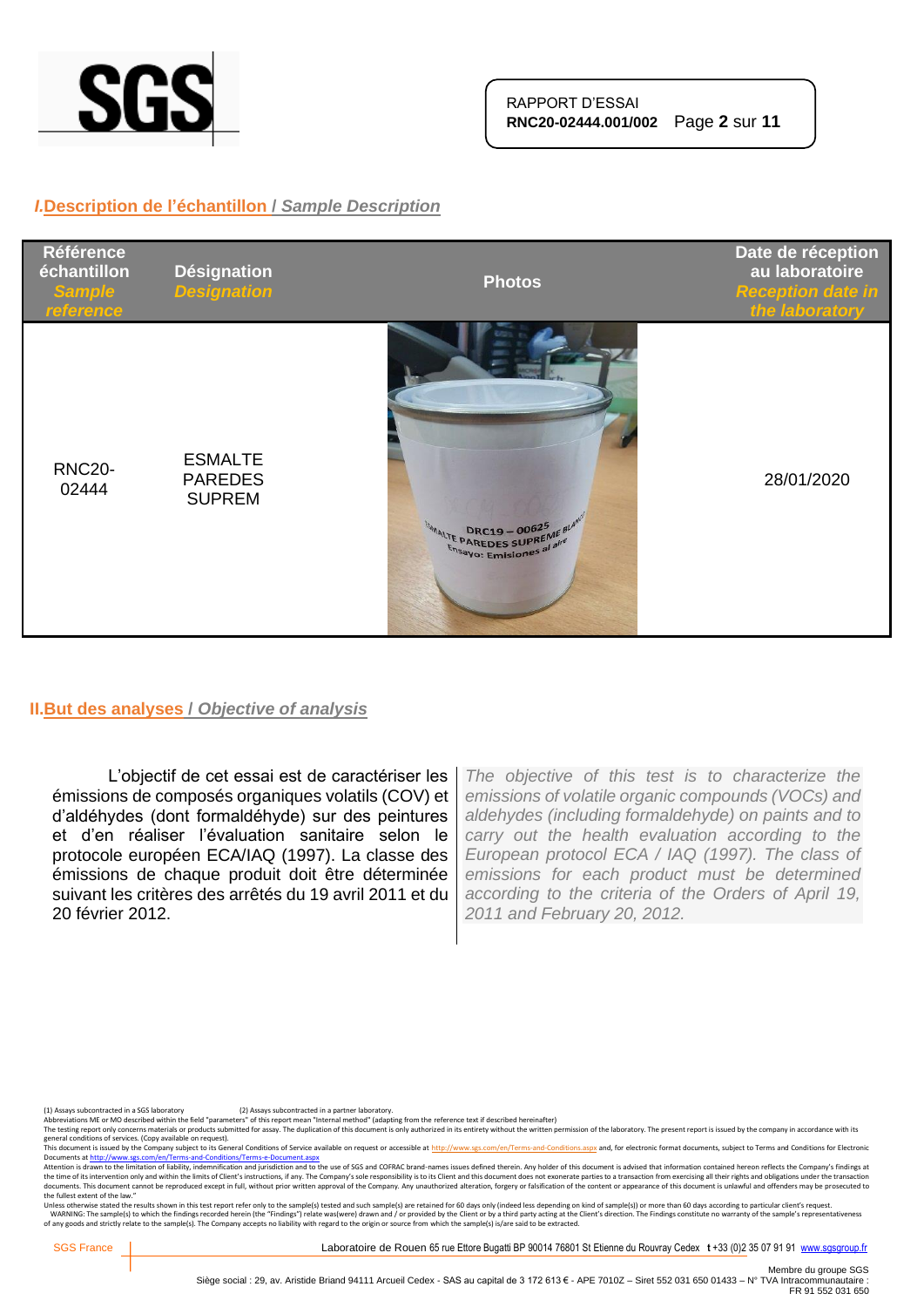

#### **III.Références Méthodes / Method References**

|             |  | Essai réalisé selon les méthodes d'essais Test |      |
|-------------|--|------------------------------------------------|------|
| suivantes : |  |                                                | metl |

- Conditionnement du produit de construction en chambre d'essai de 50.9 litres selon la norme NF EN ISO 16000-9 (08/2006), le décret n°2011-321 du 23 mars 2011 et l'arrêté du 19 avril 2011 modifié par l'arrêté du 28 mai 2009 relatif à l'étiquetage des produits de construction ou de revêtement de mur ou de sol et des peintures et vernis sur leurs émissions de polluants volatils.
- Mesure des COV : prélèvement sur tube TENAX TA et analyse chromatographique par TD/GC/MS selon la norme ISO 16000-6 (03/2012).
- Mesure du formaldéhyde : prélèvement sur cartouche DNPH et analyse chromatographique par HPLC/UV selon la norme ISO 16000-3 (12/2011).

Préparation de l'éprouvette d'essai selon la norme NF EN ISO 16000-11 (08/2006)

• Préparation de l'éprouvette d'essai afin de recréer le scénario type défini dans l'annexe B de la norme NF EN ISO 16000-9, au décret n°2011-321 du 23 mars 2011 et l'arrêté du 19 avril 2011 relatif à l'étiquetage des produits de construction ou de revêtement de mur ou de sol et des peintures et vernis sur leurs émissions de polluants volatils.

t carried out according to the following tests hods:

- Construction product conditioning in an emission test chamber of 50.9 liters according to standard NF EN ISO 16000-9 (08/2006) and the decree nr. 2011-321 of March 23, 2011 and the by-law of April 19, 2011 modified by the by-law of May 28, 2009 regarding the labelling of construction products and covering the wall or floor and paint and varnish on their emissions of volatile pollutants.
- Measurement of VOC: sampling on TENAX TA tubes and chromatographic analysis by TD / GC / MS according to standard ISO 16000-6 (2012-03).
- Measurement of formaldehyde: sampling on DNPH cartridge and chromatographic analysis by HPLC /UV according to the standard ISO 16000-3 (2011-12)

Preparation of test sample according to standard NF EN ISO 16000-11 (08/2006)

• Preparation of test sample to recreate the scenario type as defined in Annex B of the standard NF EN ISO 16000-9, the decree nr. 2011-321 of March 23, 2011 and the by-law of April 19, 2011 regarding the labelling of construction products and covering the wall or floor and paint and varnish on their emissions of volatile pollutants.

(1) Assays subcontracted in a SGS laboratory (2) Assays subcontracted in a partner laboratory.<br>Abbreviations ME or MO described within the field "parameters" of this report mean "Internal method" (adapting from the referen

The testing report only concerns materials or products submitted for assay. The duplication of this document is only authorized in its entirety without the written permission of the laboratory. The present report is issued

general conditions of services. (Copy available on request).<br>This document is issued by the Company subject to its General Conditions of Service available on request or accessible at <u>http://www.sgs.com/en/Terms-and-Condit</u>

Attention is drawn to the limitation of liability, indemnification and jurisdiction and to the use of SGS and COFRAC brand-names issues defined therein. Any holder of this document is advised that information contained her the fullest extent of the law."

Unless otherwise stated the results shown in this test report refer only to the sample(s) tested and such sample(s) are retained for 60 days only (indeed less depending on kind of sample(s)) or more than 60 days according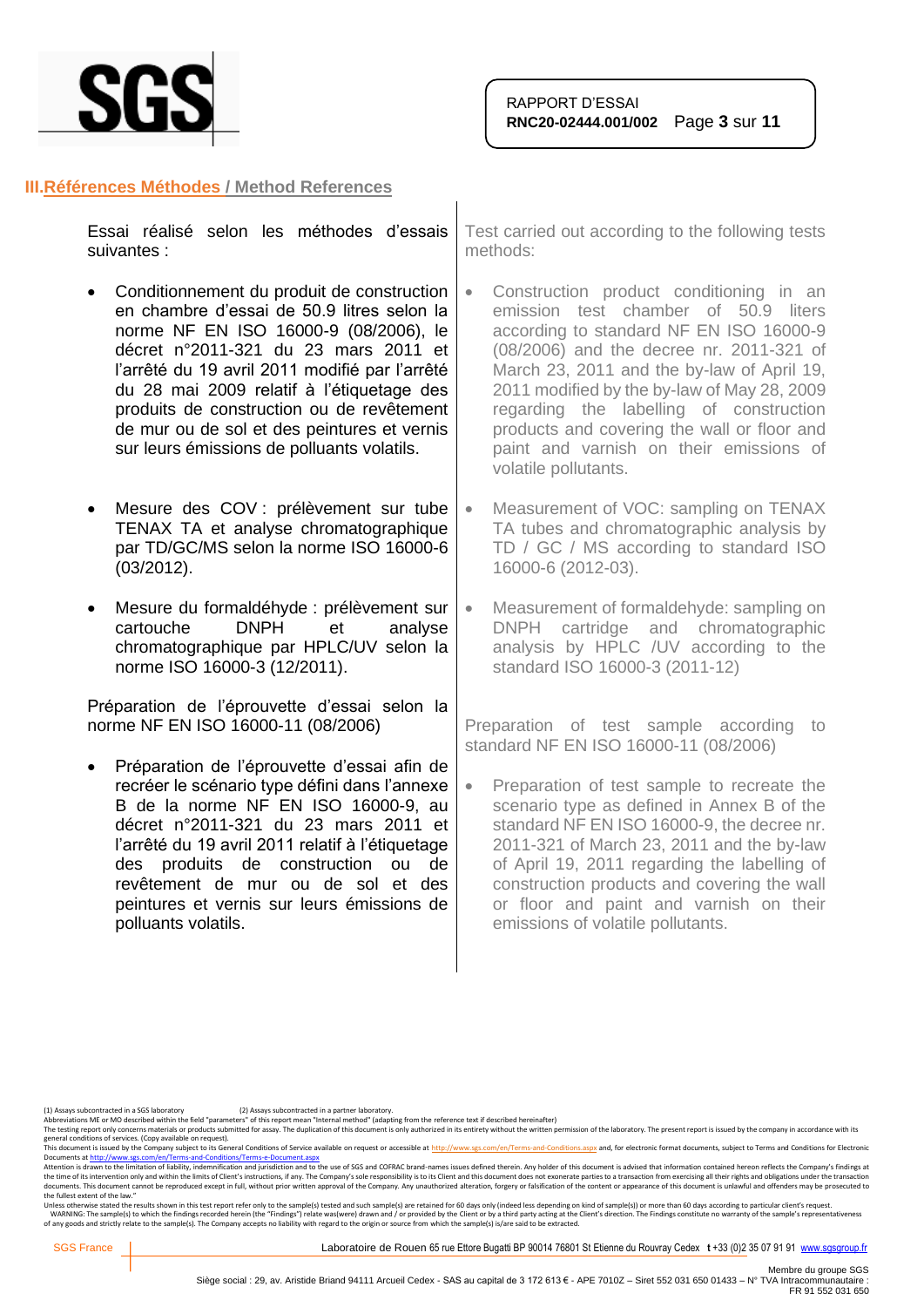

#### Les limites en fonction des étiquetages sont résumées ci-dessous :

*The limits according to the labels are summarized below:*

| <b>CLASSES</b>         | c      | B        | A        | $A^+$   |
|------------------------|--------|----------|----------|---------|
| Formaldéhyde           | >120   | $<$ 120  | < 60     | < 10    |
| Acétaldéhyde           | >400   | < 400    | $<$ 300  | $<$ 200 |
| Toluène                | > 600  | < 600    | $<$ 450  | $<$ 300 |
| Tétrachloroéthylène    | > 500  | < 500    | $<$ 350  | $<$ 250 |
| Xylène                 | >400   | < 400    | $<$ 300  | $<$ 200 |
| 1,2,4-Triméthylbenzène | > 2000 | < 2000   | $<$ 1500 | < 1000  |
| 1,4-Dichlorobenzène    | >120   | < 120    | < 90     | < 60    |
| Ethylbenzène           | >1500  | $<$ 1500 | < 1000   | $<$ 750 |
| 2-Butoxyéthanol        | > 2000 | < 2000   | $<$ 1500 | < 1000  |
| Styrène                | > 500  | < 500    | $<$ 350  | $<$ 250 |
| COVT                   | > 2000 | < 2000   | < 1500   | < 1000  |

(1) Assays subcontracted in a SGS laboratory (2) Assays subcontracted in a partner laboratory.<br>Abbreviations ME or MO described within the field "parameters" of this report mean "Internal method" (adapting from the referen

ADDreviations wie or will described whill the near parameters or una report mean internal method in excluding term in excluding to our conclusts comparting in the strethy without the written permission of the laboratory. T

general conditions of services. (Copy available on request).<br>This documents a fister of the Company subject to the Company subject to the Gompany subject to the School of<br>Documents at <u>http://www.ses.com/en/Terms-and-Condi</u> the fullest extent of the law."

Unless otherwise stated the results shown in this test report refer only to the sample(s) tested and such sample(s) are retained for 60 days only (indeed less depending on kind of sample(s)) or more than 60 days according

SGS France | Laboratoire de Rouen 65 rue Ettore Bugatti BP 90014 76801 St Etienne du Rouvray Cedex t +33 (0)2 35 07 91 91 [www.sgsgroup.fr](http://www.sgsgroup.fr/)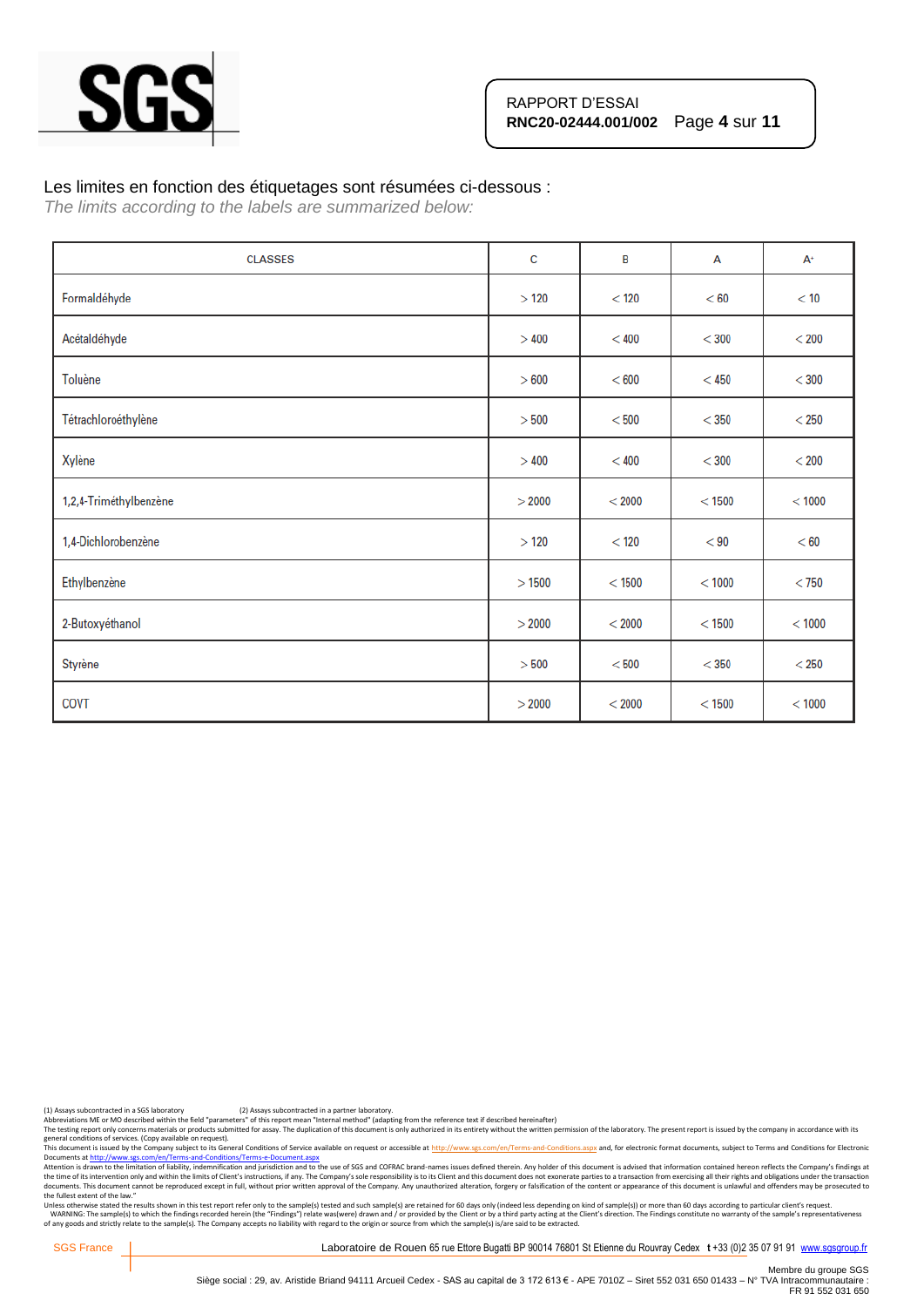

## **IV.Analyses / Analysis.**

## 1) Préparation de l'éprouvette d'essai (1)*./ Preparation of the test sample (1)*

| Méthode de préparation selon la norme NF EN      | Method of preparation according to standard      |  |
|--------------------------------------------------|--------------------------------------------------|--|
| ISO 16000-11 (08/2006) adaptée :                 | NF EN ISO 16000-11 (2006-08) adapted:            |  |
| • Produits liquides : 2 couches de peinture ont  | Liquids product: 2 layers of paint were applied  |  |
| été appliquées sur un intervalle de 24 heures    | $\bullet$                                        |  |
| sur un support inerte en verre (6.95 g $\pm$ 10% | to an interval of 24 hours on an inert support   |  |
| par couche)                                      | glass (6.95 g $\pm$ 10% per layer)               |  |
| • Après application, séchage de 72 heures        | After applying, drying 72 hours before beginning |  |
| avant début de l'essai et conditionnement en     | the test and conditioning in the test chamber    |  |
| chambre d'essai de 50.9 litres.                  | 50.9 litres.                                     |  |

(1) Assays subcontracted in a SGS laboratory (2) Assays subcontracted in a partner laboratory.<br>Abbreviations ME or MO described within the field "parameters" of this report mean "Internal method" (adapting from the referen

The testing report only concerns materials or products submitted for assay. The duplication of this document is only authorized in its entirety without the written permission of the laboratory. The present report is issued

general conditions of services. (Copy available on request).<br>This documents a fister of the Company subject to the Company subject to the Gompany subject to the School of<br>Documents at <u>http://www.ses.com/en/Terms-and-Condi</u> the fullest extent of the law."

Unless otherwise stated the results shown in this test report refer only to the sample(s) tested and such sample(s) are retained for 60 days only (indeed less depending on kind of sample(s)) or more than 60 days according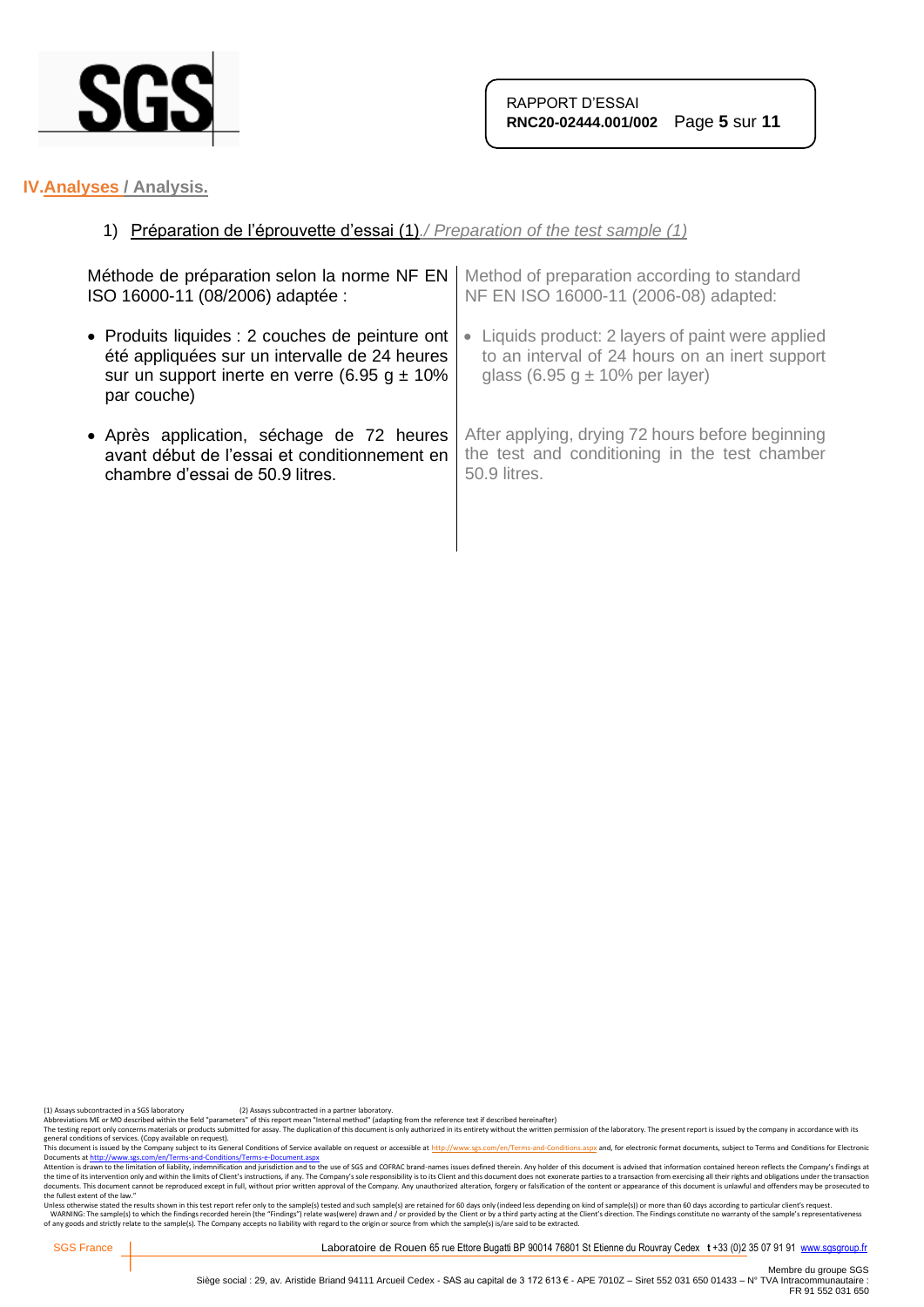

## *2)* Conditionnement en chambre d'essai d'émission (1) */ Conditioning in emission test chamber (1):*

L'éprouvette d'essai a été conditionnée sous une chambre d'essai d'émission en verre d'un volume de 50.9 litres. Les paramètres d'essai retenus, proches du scénario d'émission **« murs »** de la norme NF EN ISO 16000-9 adaptée, sont présentés dans le tableau ci-dessous.

*The test sample was conditioned under a glass emission test chamber with a volume of 50.9 liters. The selected test parameters, close to the "walls" emission scenario of the NF EN ISO 16000-9 adapted standard, are presented in the table below.*

| <b>Paramètres</b><br><b>Parameters</b>                             | <b>Conditions d'essai</b><br><b>Test conditions</b>        |
|--------------------------------------------------------------------|------------------------------------------------------------|
| Scénario<br>Scenario                                               | <b>MUR</b>                                                 |
| Chambre d'essai d'émission<br><b>Emission test chamber</b>         | Cuve en verre<br>glass vat                                 |
| Volume de la chambre<br>Chamber volume                             | 0.0509 m3                                                  |
| Température<br>Temperature                                         | $23 \pm 2$ °C                                              |
| Humidité relative<br>Relative humidity                             | $50 \pm 5 \%$                                              |
| Surface de l'éprouvette<br>Sample area                             | $500 \text{ cm}^2$                                         |
| Débit d'air<br>Air flow                                            | $0.42$ l.min <sup>-1</sup>                                 |
| Taux de renouvellement d'air<br>Air renewal rate                   | $0.50 h^{-1}$                                              |
| Taux de charge<br>Load rate                                        | 1.00 $m^2.m^{-3}$                                          |
| Débit d'air spécifique surfacique<br>Specific air flow per surface | $0.50 \text{ m}^3 \cdot \text{m}^{-2} \cdot \text{h}^{-1}$ |
| Durée de l'essai<br><b>Test duration</b>                           | 28 jours<br>28 days                                        |

(1) Assays subcontracted in a SGS laboratory (2) Assays subcontracted in a partner laboratory.<br>Abbreviations ME or MO described within the field "parameters" of this report mean "Internal method" (adapting from the referen

The testing report only concerns materials or products submitted for assay. The duplication of this document is only authorized in its entirety without the written permission of the laboratory. The present report is issued

general conditions of services. (Copy available on request).<br>This document is issued by the Company subject to its General Conditions of Service available on request or accessible at <u>http://www.sgs.com/en/Terms-and-Condit</u>

Attention is drawn to the limitation of liability, indemnification and jurisdiction and to the use of SGS and COFRAC brand-names issues defined therein. Any holder of this document is advised that information contained her the fullest extent of the law."

Unless otherwise stated the results shown in this test report refer only to the sample(s) tested and such sample(s) are retained for 60 days only (indeed less depending on kind of sample(s)) or more than 60 days according

SGS France | Laboratoire de Rouen 65 rue Ettore Bugatti BP 90014 76801 St Etienne du Rouvray Cedex t +33 (0)2 35 07 91 91 [www.sgsgroup.fr](http://www.sgsgroup.fr/)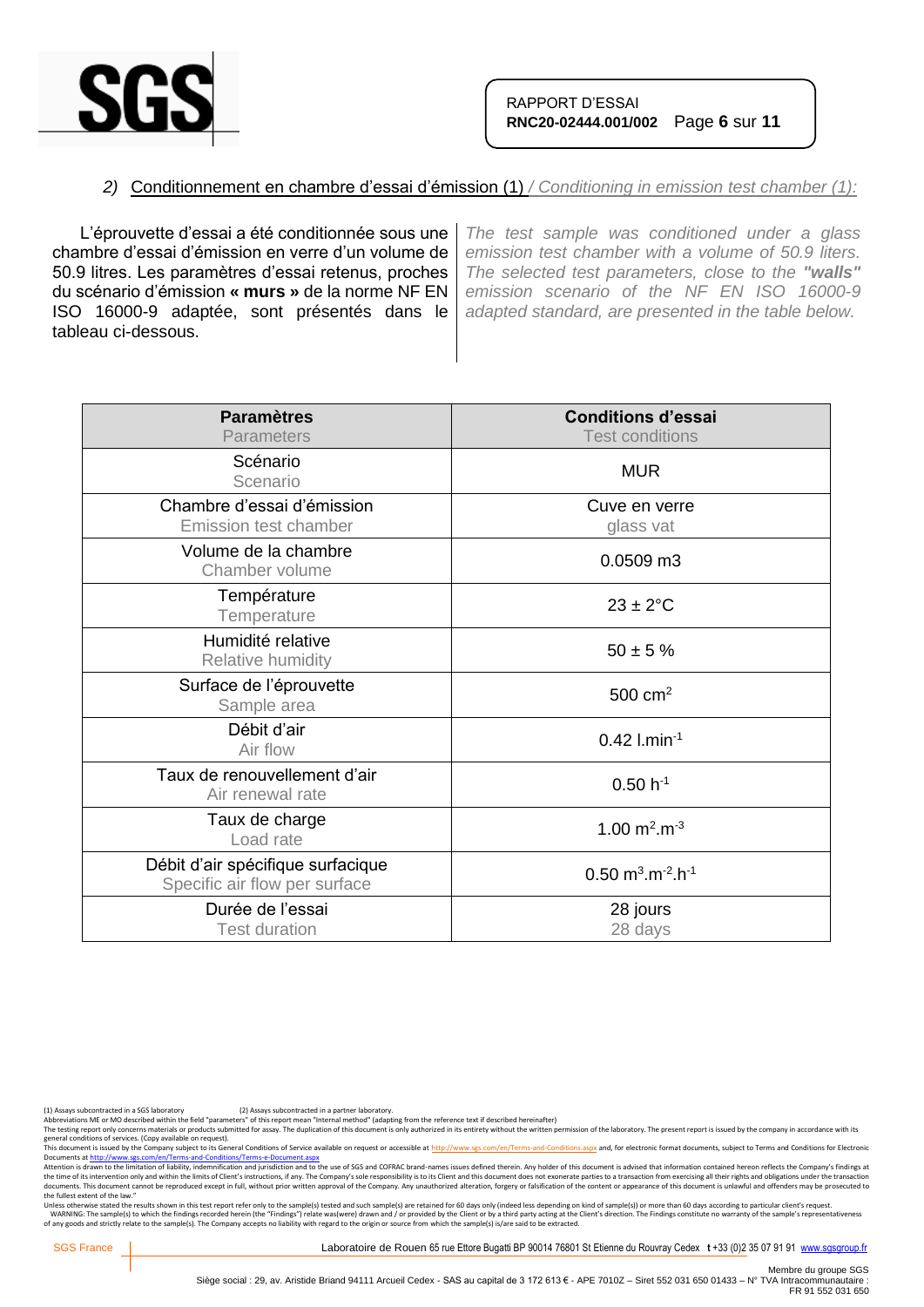

## 3) Conditions de prélèvement des COV et aldéhydes (1) / *VOC and aldehyde sampling conditions (1) :*

Les prélèvements des COV et des aldéhydes par pompage sur support adsorbant spécifique ont été réalisés à 28 jours  $\pm$  1 jour (J28). Les conditions de prélèvement sont présentées dans le tableau ci-dessous. *Samples of VOCs and aldehydes by pumping on a specific adsorbent support were made at 28 days ± 1 jour(D28). The sampling conditions are shown in the table below.*

| <b>Prélèvements</b><br>Sampling           | COV<br><b>VOC</b>          | Aldéhydes<br>Aldehydes |
|-------------------------------------------|----------------------------|------------------------|
| Nombre de tubes<br>Tubes number           | 2                          | 2                      |
| Support adsorbant<br>Adsorbent base       | <b>TENAX TA</b>            | <b>DNPH</b>            |
| Durée de prélèvement<br>Sampling duration | 20 min.                    | 90 min.                |
| Débit<br><b>Flow</b>                      | $200$ ml.min <sup>-1</sup> | 330 ml.min $^{-1}$     |
| Volume prélevé<br>Sampled volume          | 4 I                        | 30 I                   |

### **Suivi métrologique de l'essai**

| Paramètres d'essai                      | <b>Moyenne</b><br>sur 28 jours |
|-----------------------------------------|--------------------------------|
| Température (°C)                        | 24.1                           |
| Humidité (% HR)                         | 50.0                           |
| Taux de renouvellement d'air<br>(I/min) | 0.42                           |

| Paramètres d'essai     |      |  |
|------------------------|------|--|
| Surpression (Pa)       |      |  |
| Vitesse de l'air (m/s) | በ 22 |  |

## **Metrological monitoring of test**

| <b>Test parameters</b>  | Average<br>on 28 days |
|-------------------------|-----------------------|
| Temperature (°C)        | 24.1                  |
| Moisture (% HR)         | 50.0                  |
| Air change rate (I/min) | 0.42                  |

| <b>Test parameters</b> |      |  |
|------------------------|------|--|
| Pressure (Pa)          |      |  |
| Air velocity (m/s)     | 0.22 |  |

(1) Assays subcontracted in a SGS laboratory (2) Assays subcontracted in a partner laboratory.<br>Abbreviations ME or MO described within the field "parameters" of this report mean "Internal method" (adapting from the referen

The testing report only concerns materials or products submitted for assay. The duplication of this document is only authorized in its entirety without the written permission of the laboratory. The present report is issued

general conditions of services. (Copy available on request).<br>This documents a fister of the Company subject to the Company subject to the Gompany subject to the School of<br>Documents at <u>http://www.ses.com/en/Terms-and-Condi</u> the fullest extent of the law."

Unless otherwise stated the results shown in this test report refer only to the sample(s) tested and such sample(s) are retained for 60 days only (indeed less depending on kind of sample(s)) or more than 60 days according

SGS France | Laboratoire de Rouen 65 rue Ettore Bugatti BP 90014 76801 St Etienne du Rouvray Cedex t +33 (0)2 35 07 91 91 [www.sgsgroup.fr](http://www.sgsgroup.fr/)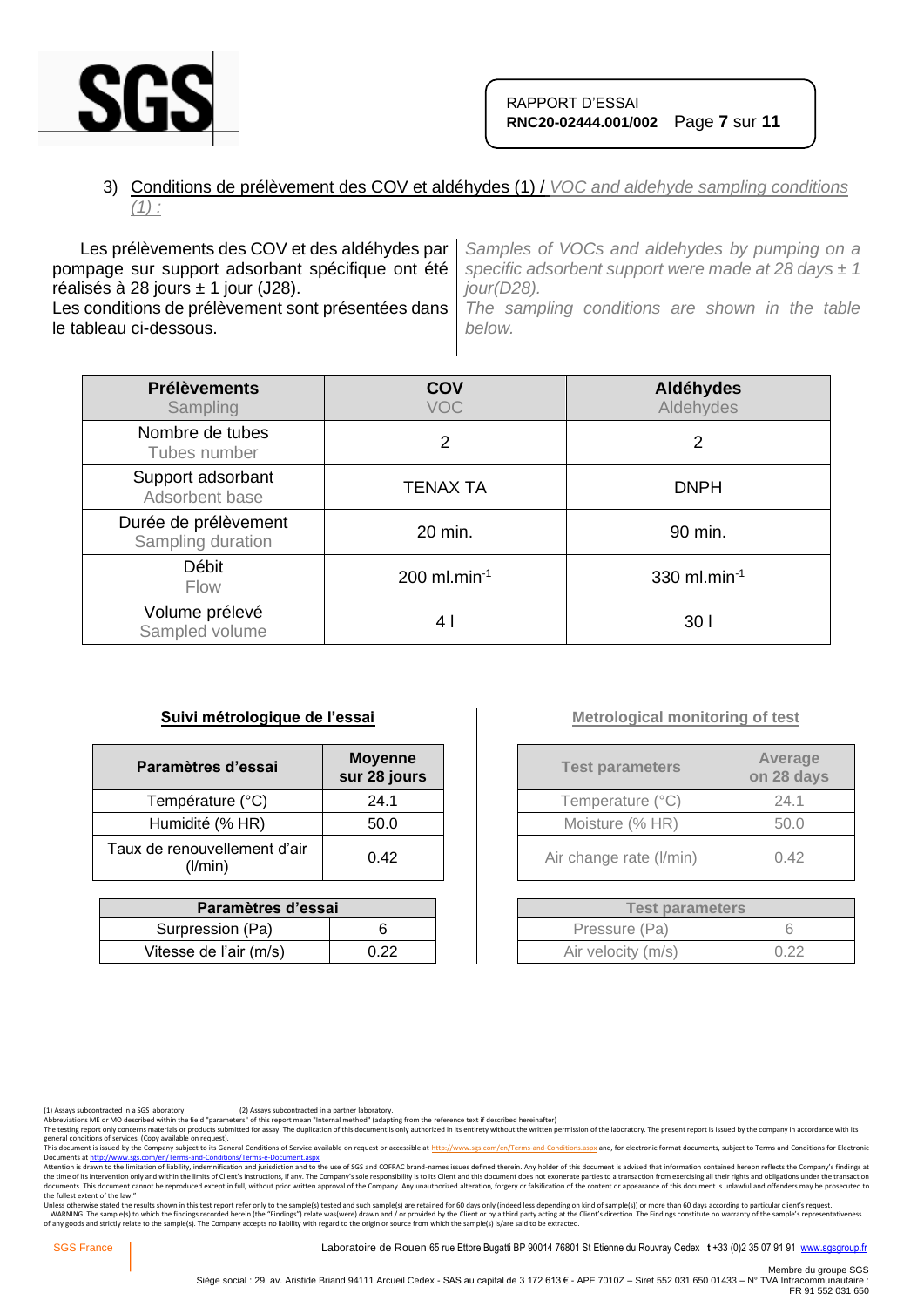

## 4) Méthodes de mesure des COV et aldéhydes / VOC and aldehyde measurement methods:

| Les prélèvements et analyses des COV sont<br>réalisés conformément à la norme NF ISO 16000-6<br>adaptée.<br>Les équipements utilisés pour l'analyse des COV<br>dans notre laboratoire sont un thermo-désorbeur<br>Markes et un chromatographe en phase gazeuse<br>Agilent couplé à un spectromètre de masse (MS)<br>pour l'indentification et à un détecteur à ionisation de<br>flamme (FID) pour la quantification. Chaque<br>composé individuel est quantifié par étalonnage<br>spécifique. | Sampling and analysis of VOCs are carried out in<br>accordance with standard NF ISO 16000-6 adapted.<br>The equipment used for VOC analysis in our<br>laboratory is a Markes thermo-desorber and an<br>Agilent gas chromatograph coupled to a mass<br>spectrometer (MS) for identification and a flame<br>ionization detector (FID) for quantification. Each<br>individual compound is quantified by specific<br>calibration.                    |
|-----------------------------------------------------------------------------------------------------------------------------------------------------------------------------------------------------------------------------------------------------------------------------------------------------------------------------------------------------------------------------------------------------------------------------------------------------------------------------------------------|--------------------------------------------------------------------------------------------------------------------------------------------------------------------------------------------------------------------------------------------------------------------------------------------------------------------------------------------------------------------------------------------------------------------------------------------------|
| La concentration en COV totaux (TVOC) est<br>calculée, pour les composés éluant entre le n-C6<br>hexane et le n-C16 hexadecane (inclus), avec le<br>facteur de réponse du toluène.                                                                                                                                                                                                                                                                                                            | The total VOC concentration (TVOC) is<br>calculated for the compounds eluting between n-C6<br>hexane and n-C16 hexadecane (included) with the<br>toluene response factor.                                                                                                                                                                                                                                                                        |
| Les prélèvements et analyses des aldéhydes<br>sont réalisés conformément à la norme NF ISO<br>16000-3 adaptée.<br>Les prélèvements sont effectués sur des<br>cartouches contenant du gel de silice garni de 2,4-<br>dinitrophénylhydrazine (DNPH). Au laboratoire, les<br>cartouches sont éluées dans 5 ml d'acétonitrile.<br>Cette solution d'élution est ensuite analysée par<br>chromatographie liquide hautes<br>performances<br>(HPLC) sur un système WATERS Alliance ou<br>équivalent.  | Samples and analysis of aldehydes are carried<br>out in accordance with standard NF ISO 16000-3<br>adapted.<br>Sampling are done on cartridges containing silica gel<br>coated with 2,4-dinitrophenylhydrazine (DNPH). In<br>the laboratory, the cartridges are eluted in 5 ml of<br>acetonitrile. This elution solution is then analyzed by<br>high performance liquid chromatography (HPLC) on<br>WATERS Alliance system or equivalent.<br>a - |
| Les aldéhydes sont identifiés et quantifiés par<br>étalonnage spécifique.                                                                                                                                                                                                                                                                                                                                                                                                                     | Aldehydes are identified and quantified by<br>specific calibration.                                                                                                                                                                                                                                                                                                                                                                              |
| Les concentrations de fond en COV et en composés<br>carbonylés de la chambre d'essai sont contrôlées par<br>prélèvement sur tube TENAX et sur cartouche DNPH<br>avant l'essai. Selon les niveaux de contamination<br>mesurés, les blancs ont été soustraits aux résultats.                                                                                                                                                                                                                    | The background concentrations of VOCs and<br>carbonyl compounds in the test chamber are<br>controlled by sampling on TENAX tube and the<br>DNPH cartridge before testing. According to levels of<br>contamination measured, the blanks were subtracted<br>from the results.                                                                                                                                                                      |
|                                                                                                                                                                                                                                                                                                                                                                                                                                                                                               |                                                                                                                                                                                                                                                                                                                                                                                                                                                  |

general conditions of services. (Copy available on request).<br>This documents a fister of the Company subject to the Company subject to the Gompany subject to the School of<br>Documents at <u>http://www.ses.com/en/Terms-and-Condi</u> the fullest extent of the law."

Unless otherwise stated the results shown in this test report refer only to the sample(s) tested and such sample(s) are retained for 60 days only (indeed less depending on kind of sample(s)) or more than 60 days according

<sup>(1)</sup> Assays subcontracted in a SGS laboratory (2) Assays subcontracted in a partner laboratory.<br>Abbreviations ME or MO described within the field "parameters" of this report mean "Internal method" (adapting from the referen

Abbreviations ME or MO described within the field "parameters" of this report mean "Internal method" (adapting from the reference text if described hereinafter)<br>The testing report only concerns materials or products submit

Membre du groupe SGS<br>Siège social : 29, av. Aristide Briand 94111 Arcueil Cedex - SAS au capital de 3 172 613 € - APE 7010Z – Siret 552 031 650 01433 – N° TVA Intracommunautaire :<br>FR 91 552 031 650 FR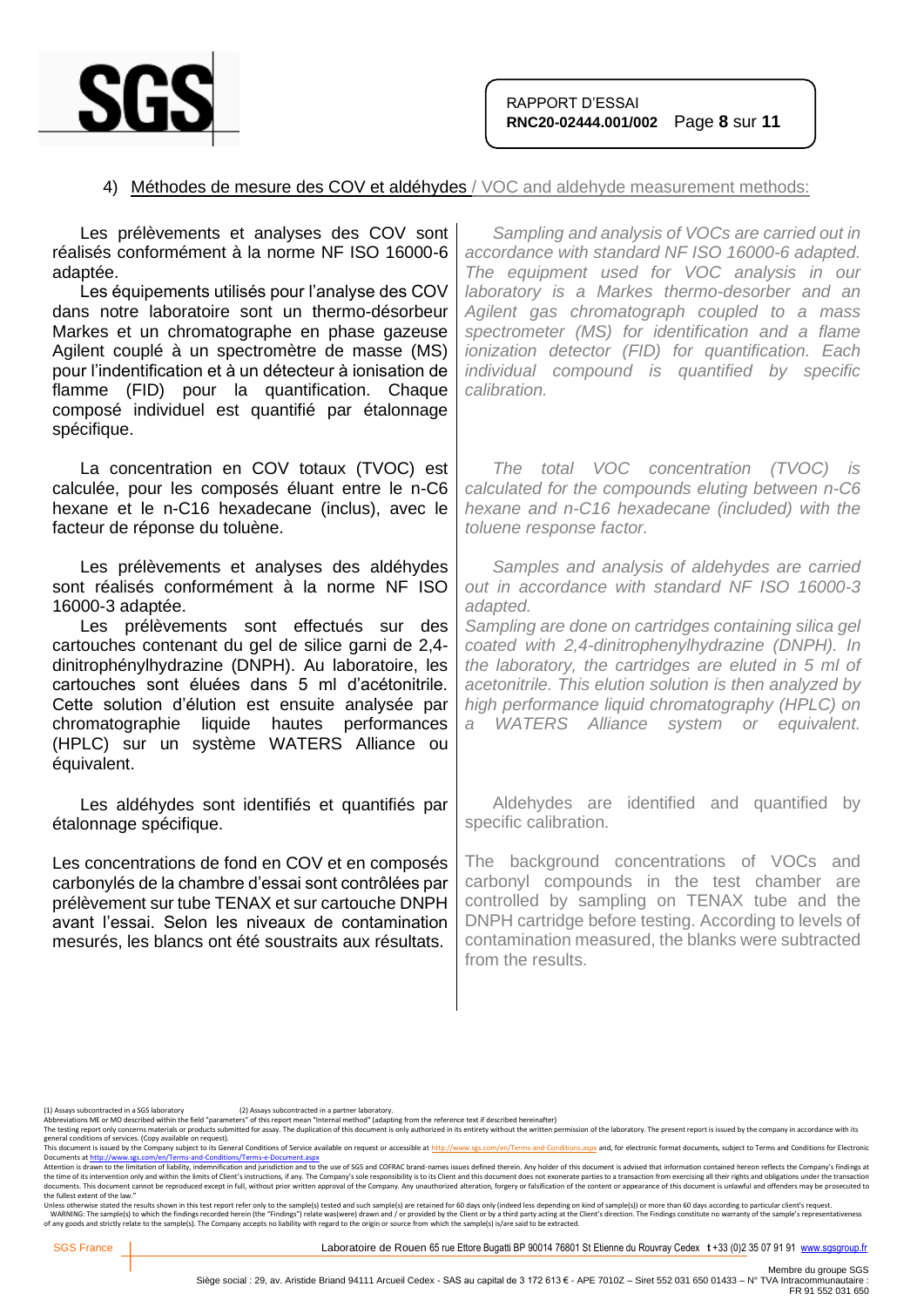

## *5)* Résultats des essais à l'émission / *Result of the emission test*

| Les résultats des analyses selon les normes NF<br>ISO 16000-6 (2012) adaptée et NF ISO 16000-3<br>adaptée (2011) sont présentés dans le tableau ci-<br>dessous.                                                                                                                                                                                                                    | The analysis results according to NF ISO 16000-6<br>(2012) adapted and NF ISO 16000-3 (2011) adapted<br>are presented in the table below.                                                                                                                                                                                                                           |
|------------------------------------------------------------------------------------------------------------------------------------------------------------------------------------------------------------------------------------------------------------------------------------------------------------------------------------------------------------------------------------|---------------------------------------------------------------------------------------------------------------------------------------------------------------------------------------------------------------------------------------------------------------------------------------------------------------------------------------------------------------------|
| Les résultats sont fournis comme la moyenne des<br>2 prélèvements.                                                                                                                                                                                                                                                                                                                 | Results are provided as the average of 2 sampling.                                                                                                                                                                                                                                                                                                                  |
| Les concentrations d'exposition (C) sont calculées<br>selon la formule $C = (SER^*q)/Q$ avec:<br>- SER : la concentration dans la chambre d'essai<br>- q : le débit d'air spécifique au moment de l'essai<br>- Q : le débit d'émission spécifique.                                                                                                                                 | Exposure concentrations (C) are calculated using<br>the formula $C = (SER^*q)/Q$ with<br>- SER: the concentration in the chamber emission<br>- q: the specific air flow at the time of testing<br>- Q: the specific emission rate.                                                                                                                                  |
| Selon le décret n°2011-321 du 23 mars 2011 et<br>l'arrêté du 19 avril 2011 relatif à l'étiquetage des<br>produits de construction ou de revêtement de mur<br>ou de sol et des peintures et vernis sur leurs<br>émissions de polluants volatils, le scénario et le<br>débit d'émission spécifique indiqués dans le<br>tableau ci-dessous ont été appliqué pour ces<br>échantillons. | According to the decree n° 2011-321 of March 23,<br>2011 and the order of April 19, 2011 regarding the<br>Labelling of construction products and covering the<br>wall or floor and paint and varnish on their emissions<br>of volatile pollutants, the scenario and the specific<br>emission rates indicated in the bellow table were<br>applied for these samples: |
| Les résultats sont présentés dans les tableaux des<br>pages suivantes.                                                                                                                                                                                                                                                                                                             | The results are presented in the tables in the<br>following pages.                                                                                                                                                                                                                                                                                                  |

| Débit d'air spécifique au moment de<br>l'essai « q » en $m^3.h^{-1}.m^{-2}$<br>Specific air flow at the time of testing "q"<br>in $m^3 h^{-1} m^{-2}$ | Scénario<br>Scenario | Débit d'émission spécifique « Q » (<br>demandé par le client) en m <sup>3</sup> .h <sup>-1</sup> .m <sup>-2</sup><br>Specific emission rate "Q"<br>in $m^3 h^{-1} m^{-2}$ |
|-------------------------------------------------------------------------------------------------------------------------------------------------------|----------------------|---------------------------------------------------------------------------------------------------------------------------------------------------------------------------|
| 0.50                                                                                                                                                  | Murs / Walls         | 0.50                                                                                                                                                                      |

(1) Assays subcontracted in a SGS laboratory (2) Assays subcontracted in a partner laboratory.<br>Abbreviations ME or MO described within the field "parameters" of this report mean "Internal method" (adapting from the referen

Abbreviations ML or MU described winn the field "parameters" of this report mean "internal methor" ledapting from the reference text if elescribed merenalter) were help the behaving the laboratory. The present report is is

general conditions of services. (Copy available on request).<br>This documents a fister of the Company subject to the Company subject to the Gompany subject to the School of<br>Documents at <u>http://www.ses.com/en/Terms-and-Condi</u> the fullest extent of the law."

Unless otherwise stated the results shown in this test report refer only to the sample(s) tested and such sample(s) are retained for 60 days only (indeed less depending on kind of sample(s)) or more than 60 days according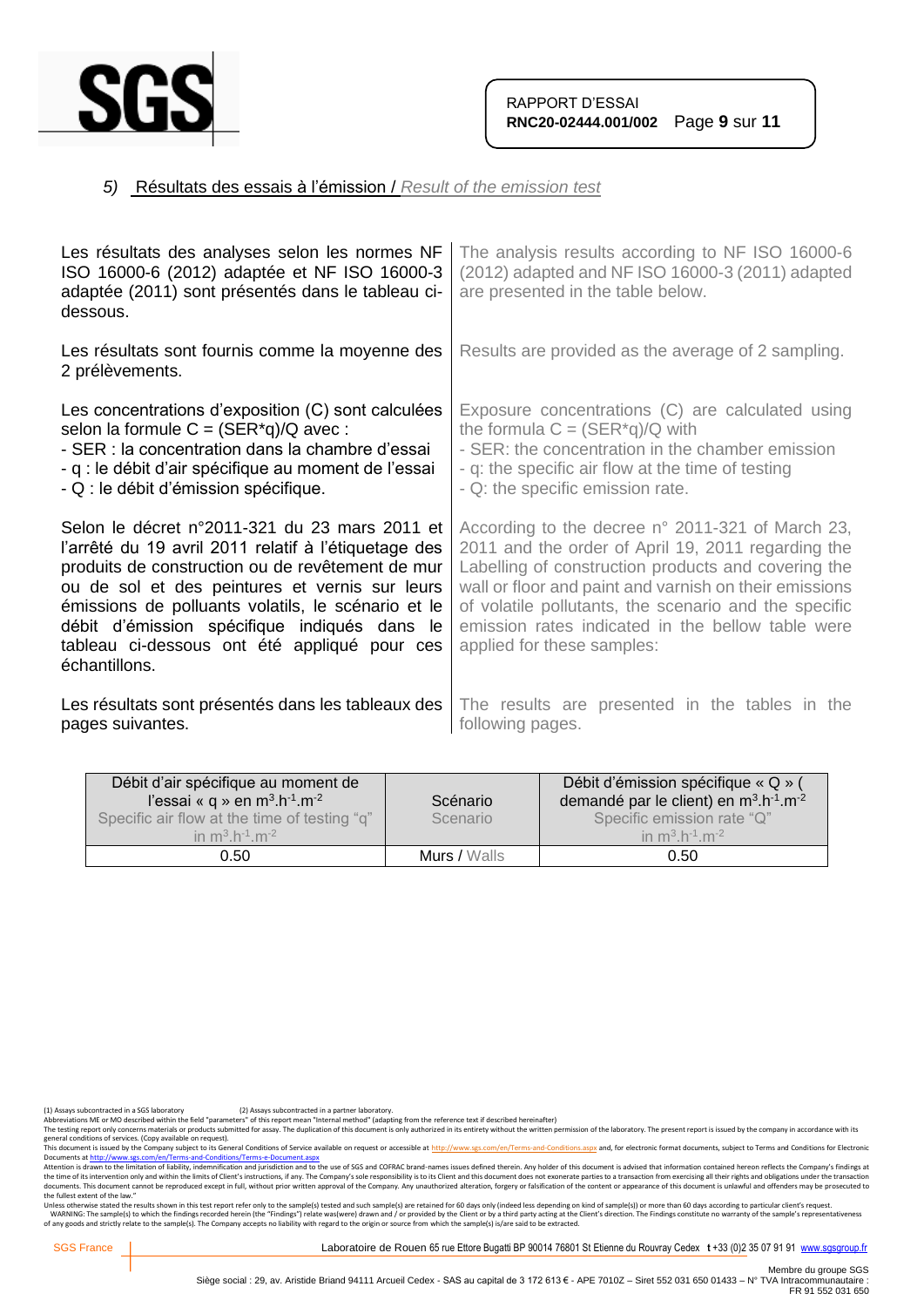

# **RESULTATS / RESULTS**

| Paramètre testé<br><b>Tested parameters</b>                                                                        | Concentration d'exposition ( $\mu$ g.m <sup>-3</sup> )<br>Exposure concentration ( $\mu$ g.m <sup>-3</sup> ) | <b>Classe d'émission</b><br><b>Class of emission</b> |
|--------------------------------------------------------------------------------------------------------------------|--------------------------------------------------------------------------------------------------------------|------------------------------------------------------|
| <b>TVOC (28j)</b>                                                                                                  | 275                                                                                                          | A+                                                   |
| Toluène                                                                                                            | $30$                                                                                                         | A+                                                   |
| Tétrachloroethylène                                                                                                | $25$                                                                                                         | A+                                                   |
| Ethylbenzène                                                                                                       | < 75                                                                                                         | $A+$                                                 |
| Xylène                                                                                                             | $20$                                                                                                         | $A+$                                                 |
| Styrène                                                                                                            | $<$ 25                                                                                                       | A+                                                   |
| 1,2,4-Triméthylbenzène                                                                                             | < 100                                                                                                        | A+                                                   |
| 1,4-Dichlorobenzène                                                                                                | < 6                                                                                                          | $A+$                                                 |
| 2-Butoxyéthanol                                                                                                    | < 100                                                                                                        | A+                                                   |
| Formaldéhyde                                                                                                       | $5$                                                                                                          | $A+$                                                 |
| Acétaldéhyde                                                                                                       | $20$                                                                                                         | $A+$                                                 |
| Emissions dans l'air intérieur* (classe la plus pénalisante)<br>Emissions to indoor air* (the most critical class) |                                                                                                              | $A+$                                                 |

La classe d'émission est établie sur la base des mesures réalisées après 28 jours en chambre d'essai.

The class of emission is established on the basis of measurements made after 28 days.

(1) Assays subcontracted in a SGS laboratory (2) Assays subcontracted in a partner laboratory.<br>Abbreviations ME or MO described within the field "parameters" of this report mean "Internal method" (adapting from the referen

The testing report only concerns materials or products submitted for assay. The duplication of this document is only authorized in its entirety without the written permission of the laboratory. The present report is issued

general conditions of services. (Copy available on request).<br>This documents a fister of the Company subject to the Company subject to the Gompany subject to the School of<br>Documents at <u>http://www.ses.com/en/Terms-and-Condi</u> the fullest extent of the law."

Unless otherwise stated the results shown in this test report refer only to the sample(s) tested and such sample(s) are retained for 60 days only (indeed less depending on kind of sample(s)) or more than 60 days according